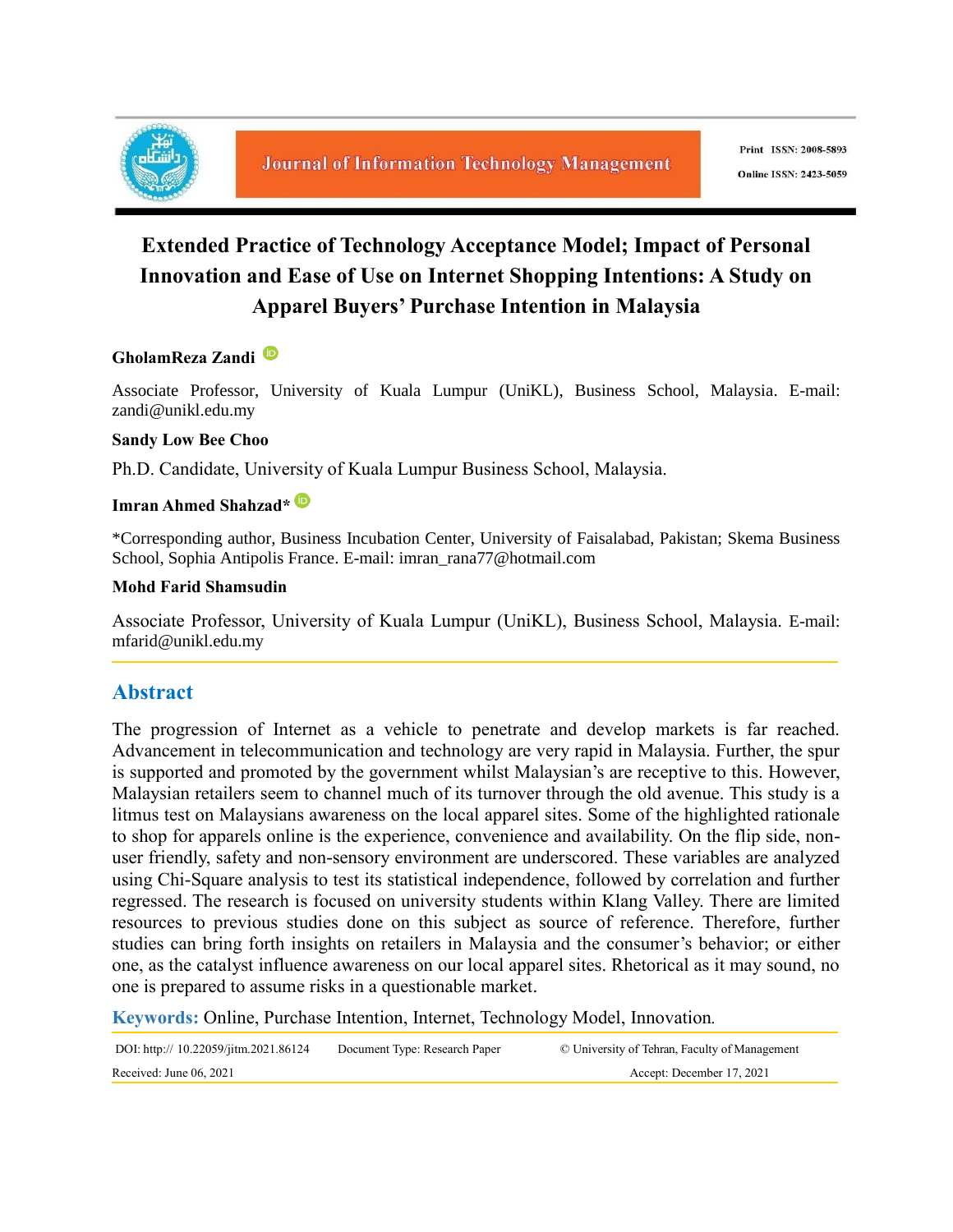#### **Introduction**

This study investigates the apparel's industry utilization of the new channel of purchasing through the internet. Although the World Wide Web has past its infancy phase throughout the world, it is still very much new to the Malaysian apparel industry. It is seen to be the way forward and survival of the apparel industry in completing not only in the Malaysian market but also appealing towards the global market. Existing businesses would want to expand their operations beyond the Malaysian boundaries. Therefore, going online is the 'fast-track' catalyst for business presence, growth and profitability. Nevertheless, following the trend is not a guarantee for success although failing to do so can be disastrous. Therefore, it is vital to substantiate the strategy and its implementation for the apparel industry to go online. Apparel businesses must have a comprehensive affiliation towards the targeted segments. This can ensure that the business is taking the right step in order to capitalize on the opportunities. The production of apparels does not require intricate technology. It is more focused on fashion designers' art of creation. Hence, from a global perspective, everyone is on a level playing field. Nonetheless, given the scenario in Malaysia, the cultural integration coupled with government support and human capital development (Shahzad et al., 2018), gives Malaysia an edge over some other global players. One of the main reasons is of its cultural diversities. It creates a synthesis of apparel designs for the multi-racial and multi-ethnic populations. Therefore, it provides a variety whilst complementing diverse market niches. The Malaysian government has made a hefty investment in enhancing the information and communication technology sector which leads to a very fine tuned framework and platform. Thus, small and medium enterprises (SME's) can have a very wide global presence if they fit in and adopt the best strategies to suit their business. The purpose of this research is to conduct a survey on Malaysian market towards online apparel industry on the awareness, services offered and performance (Shahzad & Bhatti, 2008) of existing online sites thus gauging consumer's purchasing power of apparel online. The data from the survey is of valuable information for existing online apparel businesses and guidelines for prospects' apparel business.

Since the mid 1990's, the Malaysian government set the precedence on integrating ICT, supporting both public and private ventures. Going online creates a win-win situation for the parties involved, given that they utilize their resources innovatively. Structured framework and economic plans are laid and revolve around ICT from then on. However, the performance is not in the satiety state (Shahzad et al., 2018; Shahzad, Farrukh, Yasmin, 2020). However, until today, the response has been discouraging. Currently, there are only 12% of the 5.5 million household's broadband users are in Malaysia (The Star, 2007; Naseri et al., 2021). The low number of penetration in the households reflects the SMEs support here in Malaysia. The majority of Malaysian SMEs are hesitant and holding back from stepping in harmony with the Malaysian government's effort in promoting ICT. Further, it is hurting the Malaysia's economy in terms of global presence. From the demand perspective, trust and confidence in online purchasing are inadequate. The main reason is this technology eradicates the sense of control over transactions.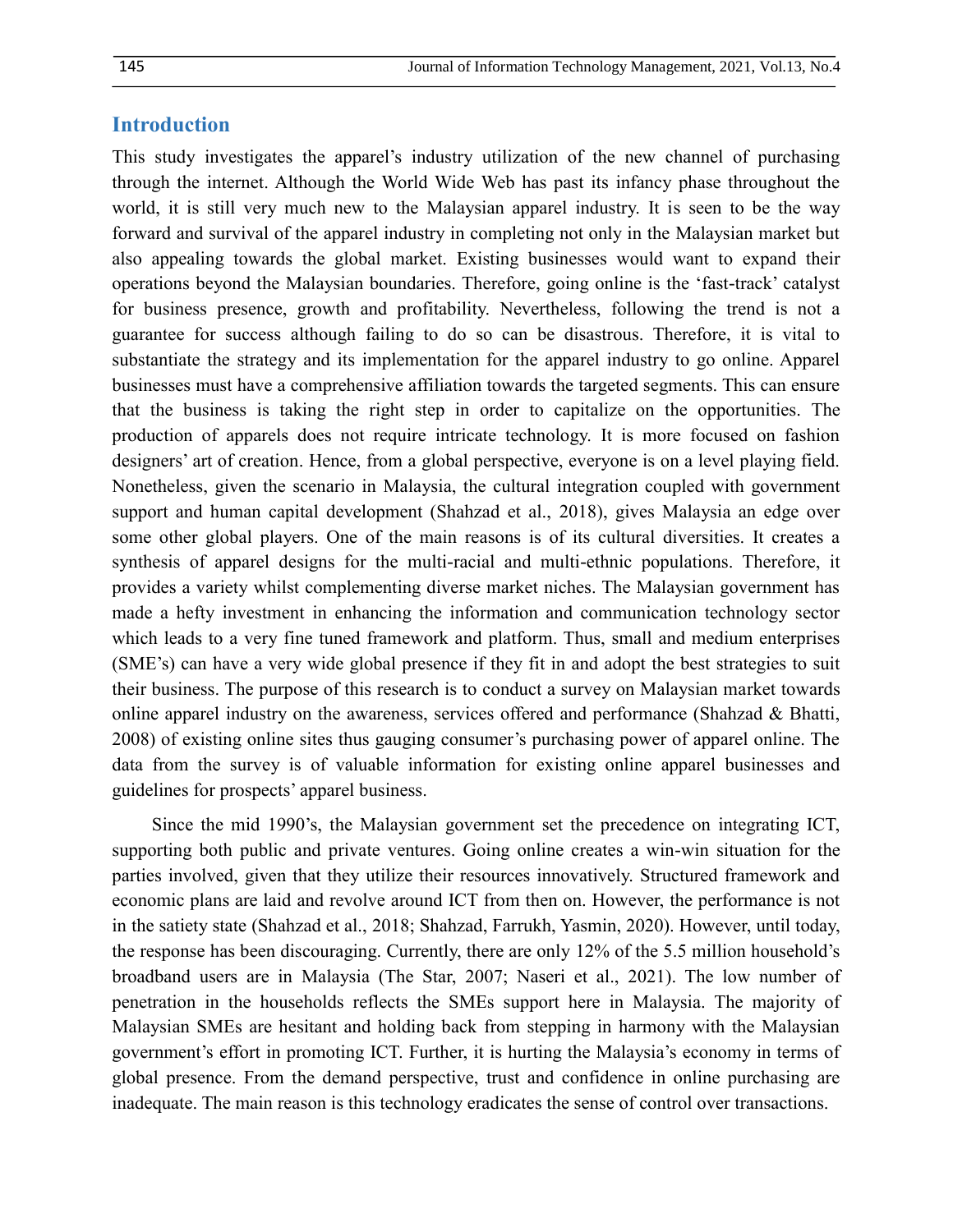#### **Background**

The Internet is defined as a colossal of computers that are interconnected. It offers organizations an inexpensive and sophisticated tool for advertising, taking and placing orders, promoting their philosophies, and communicating with their customers all over the world (Palumbo and Herbig, 1998; Noor, Noranee, Zakaria, Unin, & Suaee, 2020). At first, it was developed for military purposes after the Second World War by the US Defense Advanced Research Project Agency (DARPA). Later, ARPANET (the first version of Internet) was adopted from the DARPA to interconnect different universities and government computers throughout the States. The notion of the development is to participate in knowledge sharing (Zandi, Aslam, Selamat & Umar, 2018) activities between the parties. As the development progressed, evolution took place and therefore, internet came into being, as what we know today. Today's society finds it hard to maneuver information without it. A simple personification is Google, which stands as the most popular search engine, exemplifies the momentous of internet influence.

Internet presents an apparatus in approaching a targeted segment. Therefore, demographics segmentation are sliced and diced virtually of conventional method. However, consumers' appeal towards online will surely differ. For example, an apparel made for athletes can be delivered through physical stores, mail catalogue, and also online. According to the standard discussions of buying frequency, relatively few buyers in a product category account for the majority of purchases (Hallberg, 1995). Consumer behavior is basically derived from the seven steps in the Consumer Decision Process Model. Consumers need for recognition will trigger the search for more information which then leads to pre-purchase evaluation of alternatives. After the purchase is done, consumption takes place followed by the post-consumption evaluation and divestment. Whilst scholarly researches do not corroborate the divergence between traditional and online consumer behavior, it is often argued that building trust and confidence has been added to the online buying process (Lee, 2002; Liebermann and Stashevsky, 2002; Liang and Lai, 2002). Cheung et al (2003) identified two groups of uncontrollable factors on online purchasing behavior, namely characteristics and environmental influences, and three groups of controllable factors, namely product/service, medium and merchant/intermediary characteristics. The interaction of controllable and uncontrollable factors underpins also the online decision-making process (O'Cass and Fenech, 2003; Zain, E. N. M., et. al., 2020).

Schoenbachler and Gordon (2002) report that there is now competitive pressure on retailers to add an online presence. To date little is known of the full extent of fashion retail involvement in the Internet. Over the Internet, brand positioning does not mean it's a mutually exclusive process. For instance, Louis Vuitton can push its brand presence in two folds, appealing to the targeted market whilst educing the traditional or online segment vice versa. Therefore, it is in line with Jackson and Shaw's (2000) findings that market positioning strategies through branding have become an increasingly important selling feature in the apparel industry. On the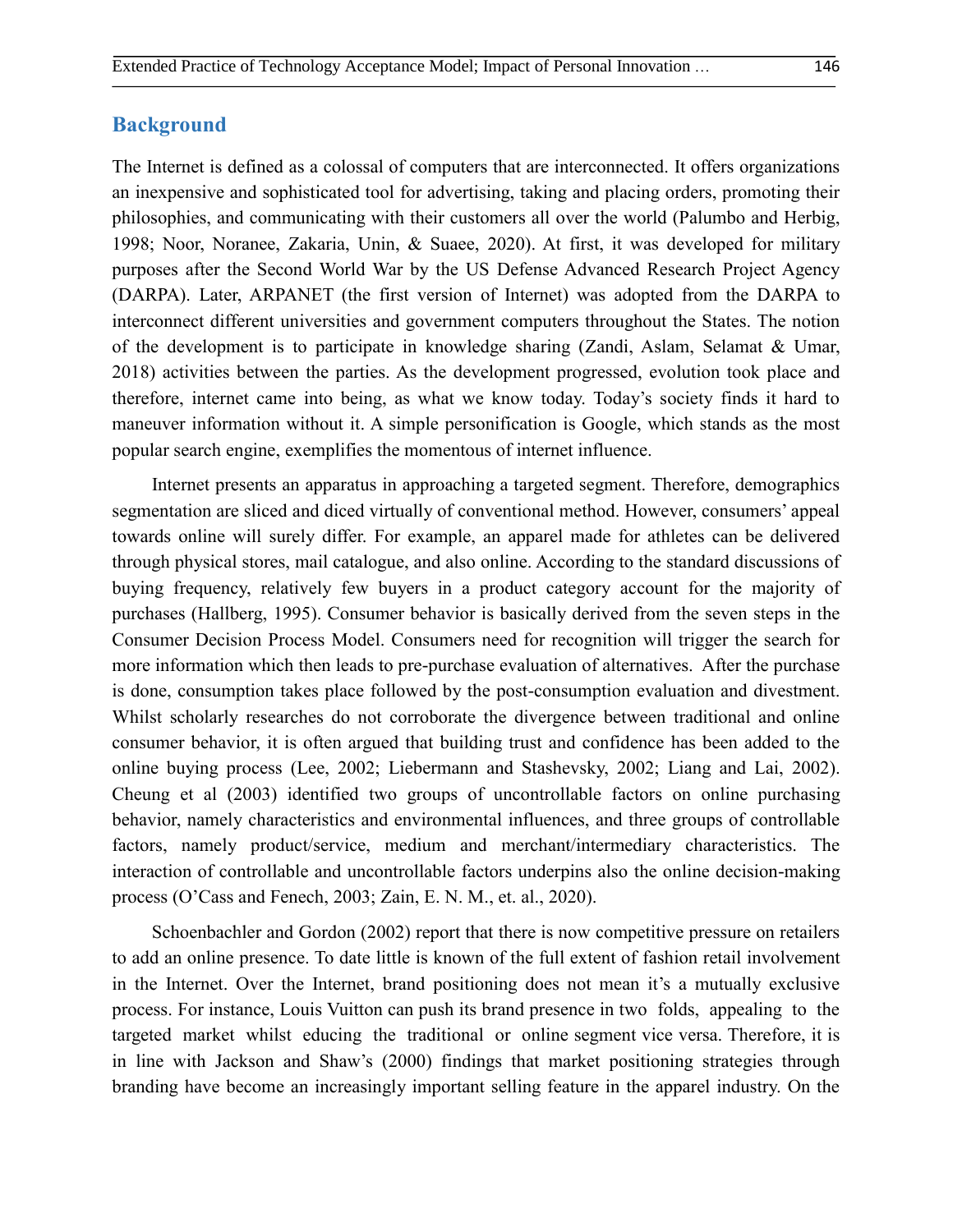other hand, competitors are just a click away. Therefore, turning visitors into purchasers becomes the challenge. Incentives must be given out to entice browsers and turn them into purchasers and hence, successfully stamp "cognitive-lock-in" on the purchasers and therefore creates loyalty towards the brand. Of course there are some other initiatives such as purchase with purchase promotion and creating a "community" like what eBay has successfully done in order to further stomp consumers' loyalty. This value enhancing measures would eventually be a standard offering online. In all, businesses must rigorously innovate themselves to shrug off competitions and make their presence prevalent especially in a fierce and virtually accessible environment.

#### **Literature Review**

**Online Purchasing Intention:** Park and Stoel (2005) and Cheong, Muthaly, Kuppusamy, & Han, (2020) in their study on of brand familiarity, experience, and information on online apparel purchase points out that consumers are hindered to shop online because of the risks associated with the internet, namely security, privacy and trustworthiness issues. Most of the transactions over the internet are done with "familiar" brands; brands that are "recognizable" through experience with other shopping arrangements. These sorts of brands do have a positive weight on consumers' purchase inklings. In line with this study, Yoh (1999) found that previous experience with internet shopping positively influenced the consumer's overall attitude and belief about internet shopping. Positive influencers are experiences associated with the brand, such as store, purchase and/or usage of the brand. Exposure towards the brands such as through commercial advertisements and reference from trusted groups should enhance brand familiarity. Therefore, with higher familiarity with the brand amplifies consumers' confidence towards, hence, ebbing the perceived risks.

Through Multivariate and univariate analyses, Park and Stoel (2005) found a significant effect of brand familiarity and previous experience on perceived risk and purchase intention, and no effect on the amount of information on perceived risk and purchase intention. These findings which supports their hypotheses of the study is consistent with the findings of other peers' research (Howard, 1973; Howard and Sheth, 1969; Laroche et al., 1996; Yoh, 1999 and Elliot and Fowell, 2000). However, there are two hypotheses that diverge from previous studies by Jasper and Ouellette (1994), which found that the amount of product information presented by the retailers and/or perceived by consumers negatively influenced perceived risk and positively influenced purchase intention. Therefore, internal information, particularly awareness with brands offered online and preceding occurrence shopping online influences discernment of risk associated with shopping online, as well as intentions to buy online.

**Online Interactivity:** Lee (2002) and Cheong, Muthaly, Kuppusamy, & Han, (2020) found that consumers were hesitant to purchase online because they lacked information acquired through direct contact with the product. Fiore and Fin (2003) emphasized on interactivity of image in an online environment, where interactive refers to the ability to create and manipulate images of a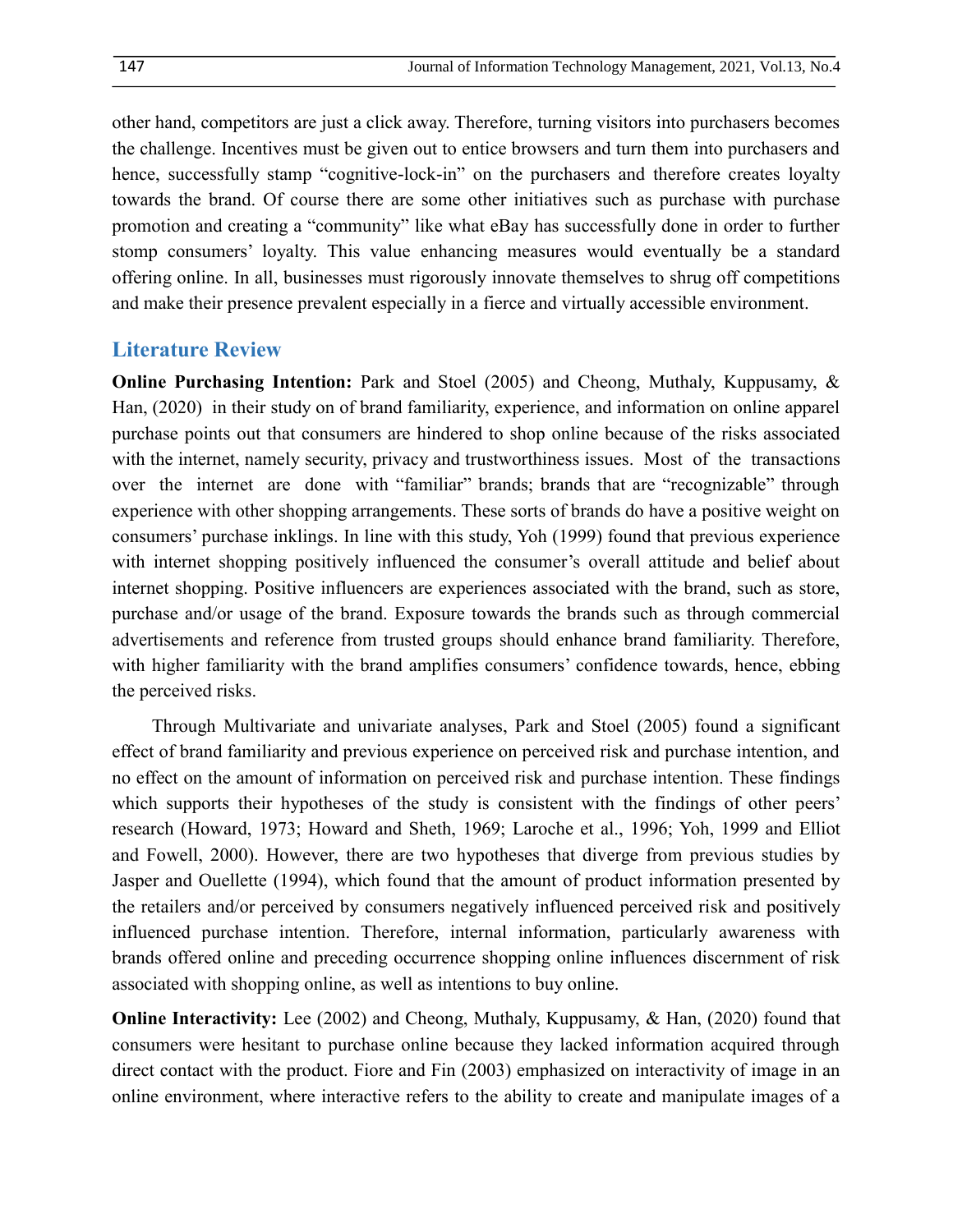product or environment on a web site. This may enhance users' hesitancy towards purchasing online even without sensory information as it is an activity, developing an image or placing it in a different environment. The importance of website interactivity is also supported by much scholarly research (Dholakia and Rego, 1998). Purchasers of apparel online need more information other than about the individual product itself.

There was no significant difference between male and female subjects in willingness to purchase (Fiore and Fin, 2003). Their study supported that images that functions as providing sensory information has a positive influence on approach responses towards an online retailer. If entertainment created by the newness of the image interactivity function were responsible for enhancing the approach responses, then the entertaining functions would require frequent updates (Pine and Gilmore, 1999). Shih (1998) offers that the vividness of an image has positive effect on approach responses towards the website thus proving that a positive relationship with level of approach response variables. Image interactivity functions that produce high levels of each of the contributing factor may have the strongest or longest lasting effect on approach response. It is also suggested that more advanced image interactivity functions become prevalent, simpler images interactivity functions may appear relatively archaic, losing their appeal and potentially limiting their influence on approach responses.

**Factor affecting online purchase intentions:** Situational Factors; Gehrt & Yan (2004); AL-Hassani, Khakimova, & Alfadaa, (2020) proved that situational factors have significant influence on online and catalog format selection and perceptions of attributes that are crucial to that selection. Apparel purchasers stress importance on transaction services and retailer personality. Time constraint has a positive correlation with merchandise and service factors. The results suggest that clear merchandise illustrations, easily navigated Web Sites, prompt and consistent delivery (transaction service), as well as an attractively designed site, well- developed copy, and the availability of well-known brands (retail personality) are measures that online apparel retailers could utilize to reduce the perceived shopping risk. Time scarcity also has a significant impact on consumers' product choice and store choice (Ratneshwar and Shocker, 1991). Palmer (1997) noted that Internet format was found to take the longest time for shopping for a product followed by stores and catalogs, where as internet retailers themselves also take the most time to deliver merchandise.

**Impact of Colors**: Nitse et. al. (2004); Yew, & Kamarulzaman, (2020) studied the impact of color in the e-commerce marketing of fashions, which indicated that the inconsistency of these colors representative did cause companies to lose sales and customers. This indirectly leads to dissatisfaction and complaints from customers. 58.1% respondents said that they would never make a repeat purchase if there were differences in colors from what was ordered on the website. This indication of customer retention is negatively impacted.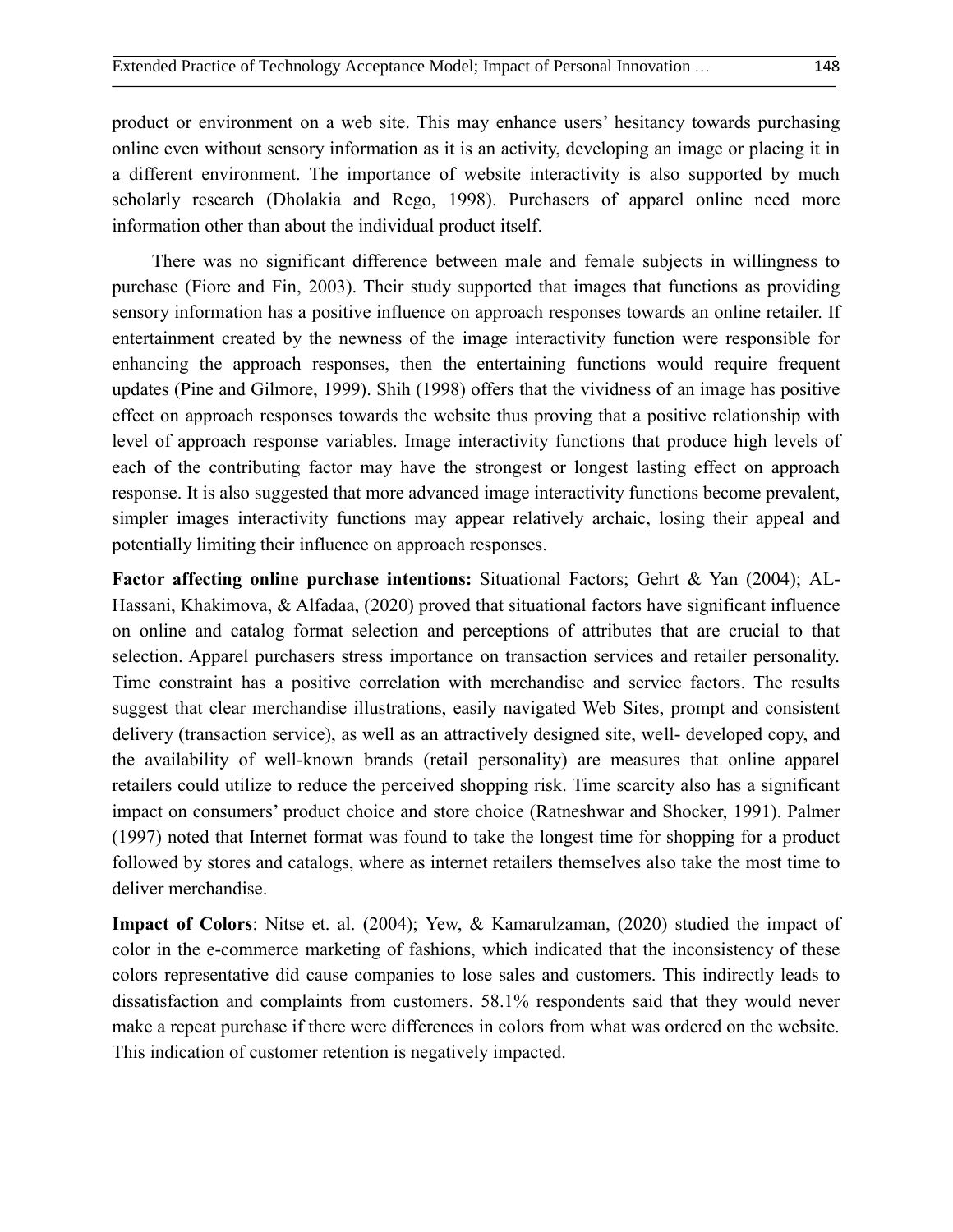**Patriotic v Cost Effectiveness:** The adaptation of new products is a critical issue faced by many foreign apparel manufacturers and retailers expanding into the international market. Studies conducted on consumers' perceptions about domestic versus foreign apparel have found that American consumers prefer US made apparel to imports (Beaudoin, 1994). The US textile trade deficit reveals that consumers are purchasing more imported apparel than domestic apparel (American Textile Manufacturers Institute, 1995, 1997). In a study by Dickson, Lennon (2004); Aji, Berakon, & Md Husin, (2020) on Chinese consumer market segments for foreign apparel products, the highest level of monthly apparel expenditures of all groups is the US brand value consumers. The same goes to US made apparel, marking the highest value of expenditures. These expenditures hold major differences for all the three segments supporting either Chinese brands or China-made apparel. They also discovered that price and quality are necessary attributes powering Chinese consumer purchasing, both gender are potential consumer of foreign-made and foreign- brand apparel, and the higher income group are more likely to buy foreign-made apparel.

**Dimensions of Online Shopping:** Kim (2003); Rahman, Yazdani, Hamid, & Al Mamun, (2020) studied the dimensions of online shopping consisting of four factors – transaction/cost which was perceived as most important; interactivity holds the second most important factor; followed by site designs and incentive programs. Credit card security, privacy assurance, access to a major credit card and information on the reliability of the seller were among the issues of the online transaction identified. Issues on cost are basically fast delivery time, cheaper process than retail stores, no or low shipping, handling charge and money-back guarantee. By these implications, Kim suggested that establishing a risk-free image will be the key strategy for retailers to boost up their sales and visits from shoppers online. Encouraging credit card companies to make consumer protection assurances and a monitoring system that is consistent to update customer's particulars will also help in online retailing. The most important predictor of consumers' purchases intentions on clothes, jewelry or accessories is the incentive program. The study proves that site design was not a significant attribute on the impact to consumers' purchase intentions. Online shoppers these days are well educated on the online environment where they are prepared for ups and downs on the speed of the internet and colors and fabric variations in screen and actual material.

**Socio-demographic:** Kim (2002) and Rahman, Yazdani, Hamid, & Al Mamun, (2020) noted that the current socio-demographic transformation in consumers' market has significantly altered consumers' expectations and demands during shopping experiences. Efficiency in a more entertaining way is the new de facto. The convergence of satisfaction from an enjoyable shopping experience coupled with convenience and excellent service brings about a new challenge to the retailers. Value for money is also factored in the challenge. Further, the convergence of this expected anticipation does not diverge from channels and/or mediums. Therefore, the diminish "touch-and-feel" items such as jewelry, groceries, and apparels have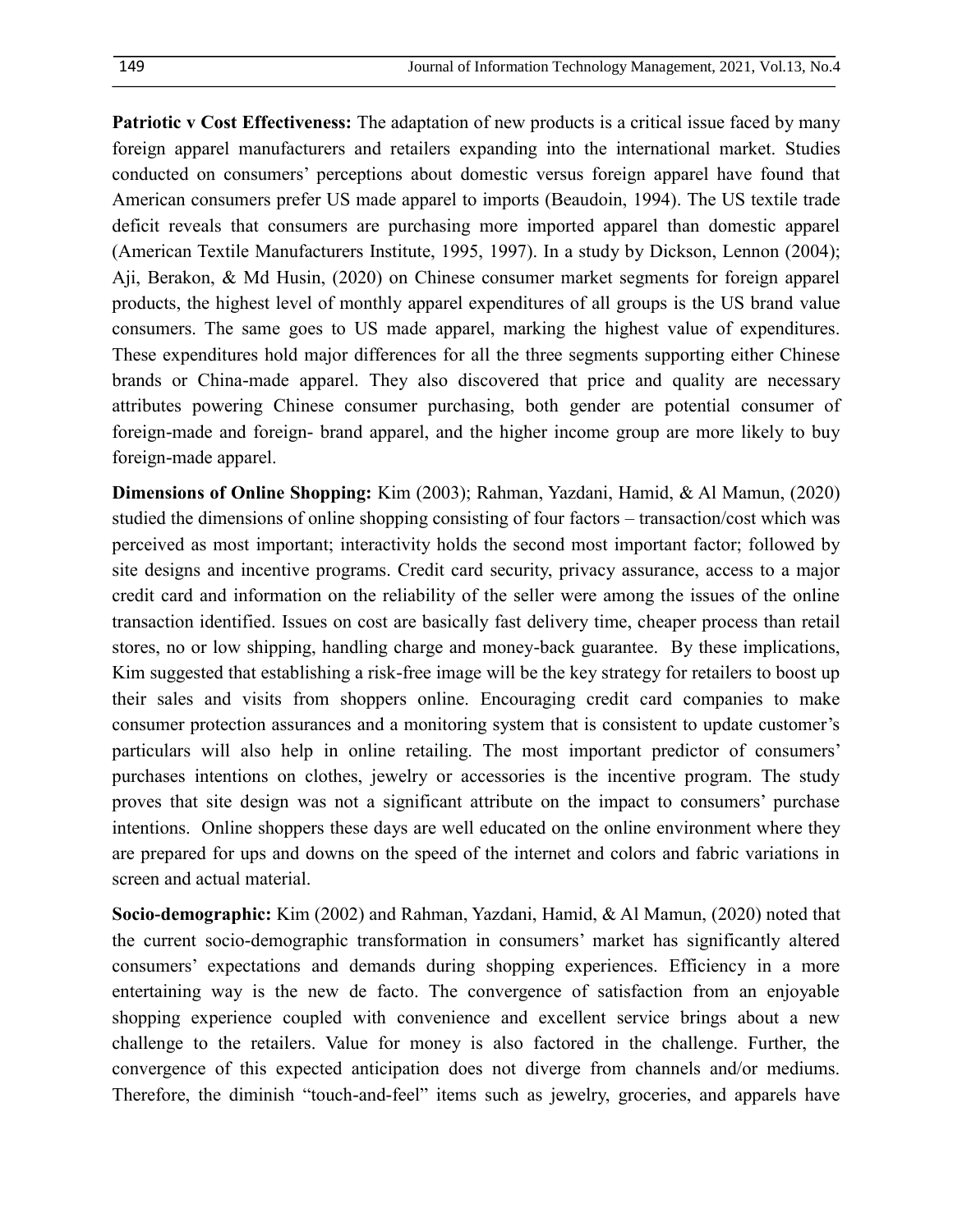brought about and given rise to universal non-sellable items. Thus, the question rises whether the Internet will replace traditional malls. However, it is to be noted that Peterson (1997) suggested that Internet channel will only displace the distribution of revenues among channels or among members within the channel. It is similar to catalogue shopping's association with the current traditional mall before Internet came into existence. The replacement of traditional malls is unlikely because the "real" experience of shopping can never be brought forth by Internet. However, the "sense of ownership" may be replicated in other ways, such as through customization in the sense of what Dell has successfully achieved. Furthermore, eBay and Amazon.com through aesthetics and trustworthiness, values which they highly have promoted in its "community" with experiences that traditional malls might not be able to offer. In this study, attention was not given to catalogues and brick-and-mortar stores. Therefore, specific characteristics and its component of values are undermined.

Gender: Chiu et. al. (2005) studied on the influence online purchase intentions and concluded that both males and females have similar influence of personal innovativeness and perceived usefulness on attitude. Only males have influences of personal awareness of security and only females have the influence of perceived ease of purchasing, on both attitudes and online purchase intentions. Bem (1981) suggested that gender may be conceptualized as psychological constructs and both, male and female consumers are not at bipolar extremes on such dimensions as personal innovativeness, and thus they might vary based on degrees of femininity or masculinity.



Figure 1. Research Framework

# **Methdology**

A sample size of 100 respondents is targeted to answer a series of fourteen questions. These 100 respondents are randomly selected. The venue chosen is Multimedia University, Cyberjaya Campus where there are 8,554 students from various countries. The utilization of computer and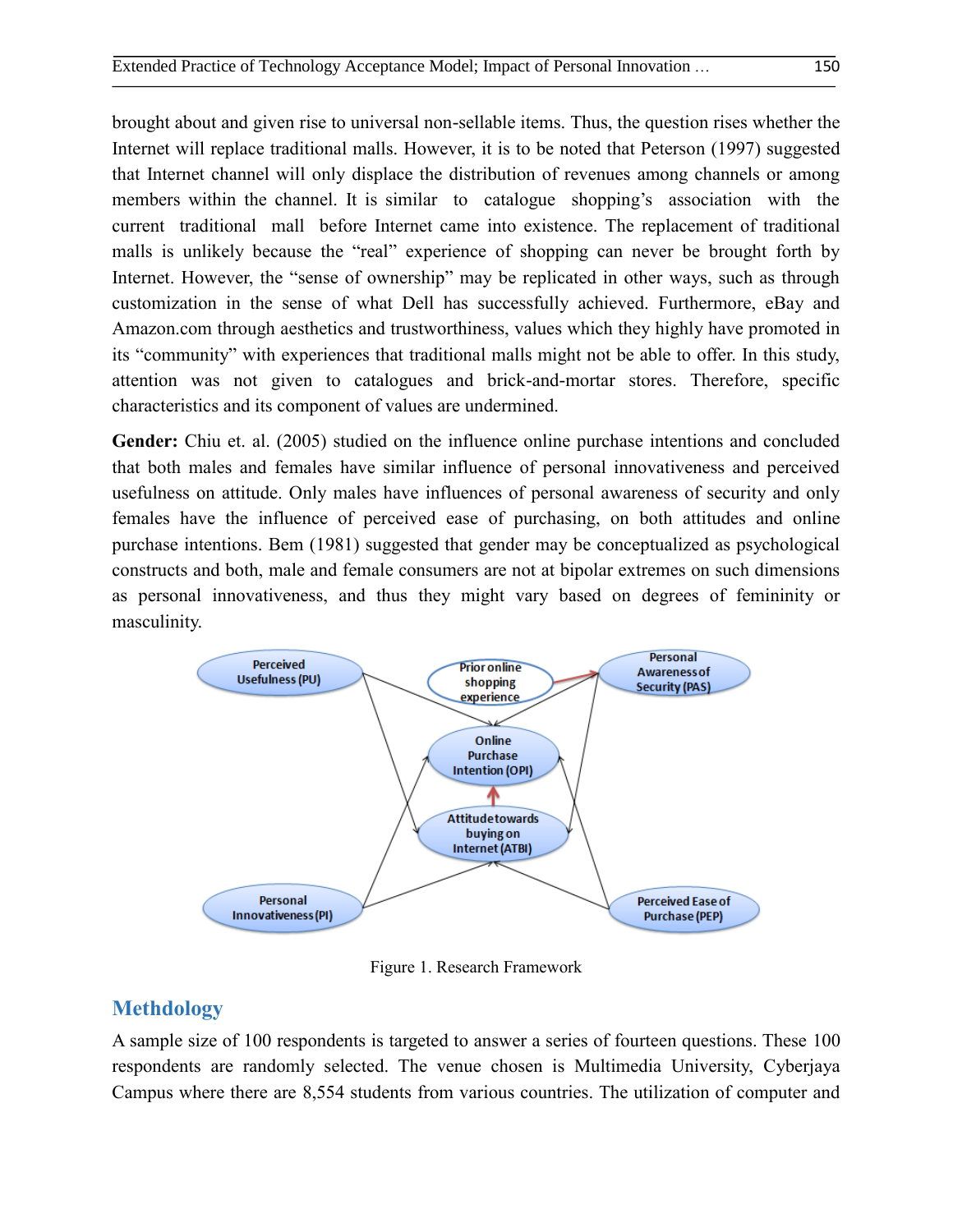technology in Multimedia University being situated right in the heart of Multimedia Super Corridor, Cyberjaya is fairly higher as compared to other universities. Students these days use the internet to communicate with their friends and families, do their homework, to have fun during their leisure time and basically do whatever that can be done online; students tend to discover it first. Therefore university students, the main explorers of the World Wide Web are targeted in this study. The respondents must be Malaysians, studying on campus, with the quota of 60% females and 40% males. The fieldwork was carried out in 5 days, where 20 surveys were conducted everyday according to the table below. The two sessions were chosen within the interval time where students had a break or the beginning of a class.

| <b>Session</b> |        | <b>Number of Survey</b> |  |
|----------------|--------|-------------------------|--|
| <b>Morning</b> | Male   | 4                       |  |
| 10-11.30am     | Female | b                       |  |
| <b>Evening</b> | Male   | 4                       |  |
| $3-4.30$ pm    | Female | b                       |  |
| <b>TOTAL</b>   |        | 100                     |  |
|                |        |                         |  |

**Table 1.** Survey details

All questionnaires were personally administered. Questions were validated so that they were completely answered.

**Instrument design:** The questionnaires were designed to have a few parts covering the following; demographics, Internet usage, Internet knowledge (Zandi, Shahzad, Farrukh and Kot, 2020), Spending habits, Reasons to shop online, Awareness on the Malaysian sites, Ideal mode of online apparel site and What is lacking in the Malaysian apparel sites. Demographics include age, gender, level of education, how their allowance is earned and whether they possess their own transport. These questions are on a nominal scale. The age groups are broken up into three groups–below 18, between 19–25 and 25 and above. Females and males are track in gender. The level of education covers those who are currently pursuing Foundation, Diploma, Bach Degree and Master's Degree. Allowance earned by students is usually derived from Parents, Loans, Scholarships or Part-Time Jobs (Shahzad, Bhatti & Khalid, 2007). Ordinal questions on Internet usage and knowledge (Zandi, Singh, and Shahzad 2021) were asked to know if there are differences between those who uses the internet often, or just to shop. Questions asked consisted of both means of shopping that is offline and online including the spending habits. The reasons for shopping online or avoid shopping online were asked on a five point Likert scale; from agree strongly to disagree strongly. These reasons listed were taken from the literature review studied – Fun, Shopping Online Experience, Safety, Convenience, Speed, Sizing (Measurements shown are not accurate), Colors (Shades are different on screen), Fashion Availability (Not all styles are available), Current Offers (Differs from the physical stores), Pricing (More expensive),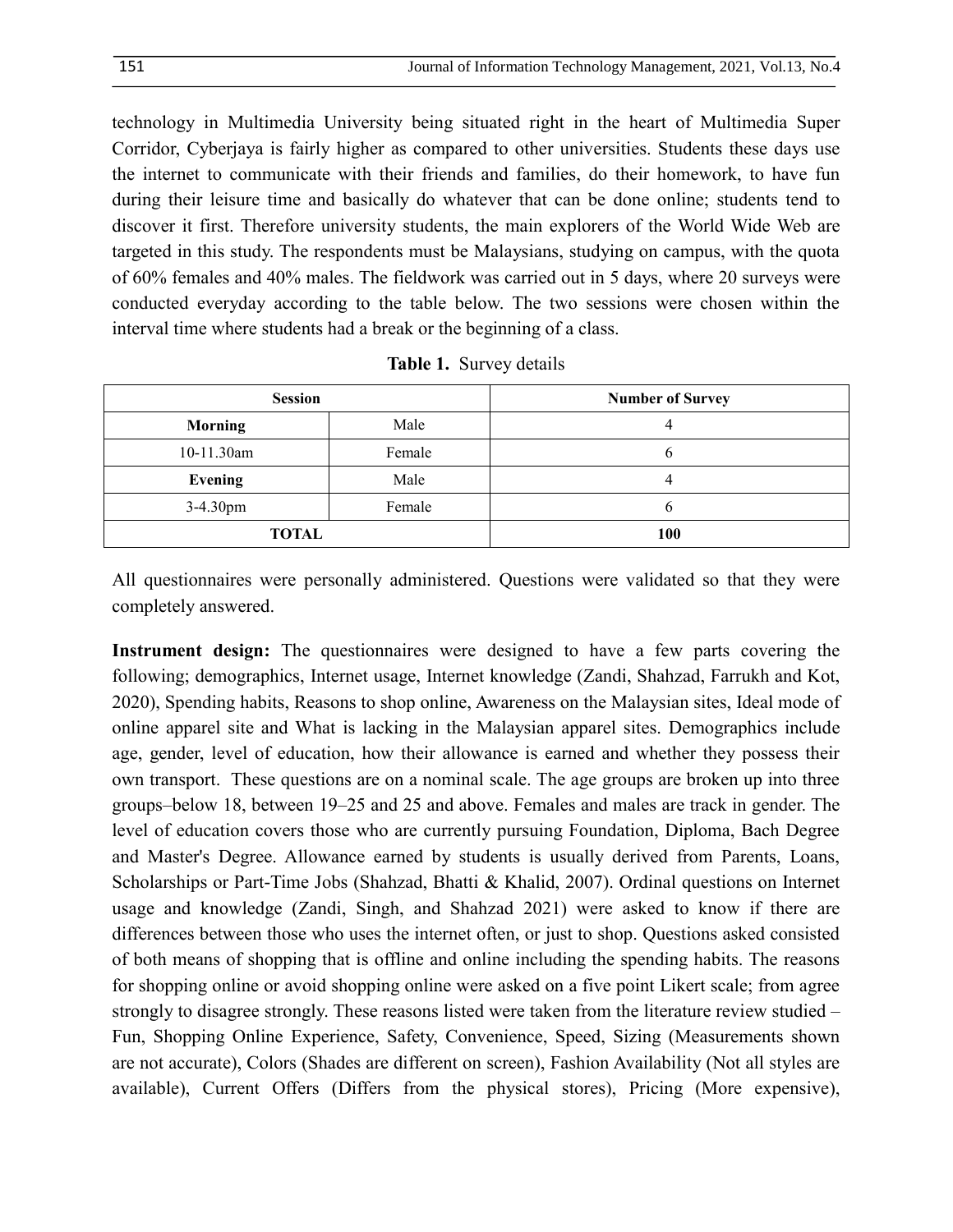Shopping Environment (Non Sensory Environment), Shipping Hassles (Being at home to receive packages), Safety (Credit Card Transactions), Time & Information Search Effort, Non User Friendly Website.

The main question is the awareness of the Malaysian apparel site and whether purchase is done at these sites after understanding the habits and reasons for shopping online. The questions on the ideal mode of internet apparel site, is to give retailers an idea of what consumers are ready for. It is the preference of consumers among these five groups; General Merchandiser Retailer (Megastore, all items under one site), General Fashion Retailer (Apparel of all brands under one site), Fashion Designer Retailer (Specific apparel brand, stand alone site), Product Specialists Fashion Retailer (Apparel of a category, e.g. all pants only) and By auction (Ebay.com.my). The last question using a five point Likert scale as well, narrows down to what is lack in the Malaysian apparel site and common reasons why the website does not work - Website Features and User friendliness, Lengthy Transaction Process, Physical Stores has more varieties and easily access, Prices are higher.

**Method of Analysis:** The scoring results of the evaluated variables were analyzed using statistical software – SPSS and Microsoft Excel. The utilization of SPSS is for the analysis of the frequency distribution of the score results for each of the variable. Data is first tabulated using cross tabulation to analyze the frequency and percentage of the respondents. Cross tabulation analysis, also known as contingency table analysis, is most often used to analyze categorical data. A cross-tabulation is a two or more dimensional table that records the frequency of respondents that have the specific characteristics described in the cells of the table. Crosstabulation tables provide a wealth of information about the relationship between the variables. Data is then analyzed using Chi Square analysis to test for statistical independence, whether the variables are independent, having no relationship where it will show no significance or dependant on each other, where its significance will be shown.

Pearson Coefficient of Correlation is then applied to compute the correlation for each combination of variables. This correlation coefficient, measures the linear correlation between two variables. A correlation of zero means there is no relationship between the two variables. For a negative correlation, the variables work opposite each other. When there is a positive correlation between two variables, as the value of one variable increases, the value of the other variable also increases. The variables move together. As a final point, regression is used to examine the relationship between one dependent and one independent variable. Here, we measure the awareness as the dependant variables and all other variable as independent variable.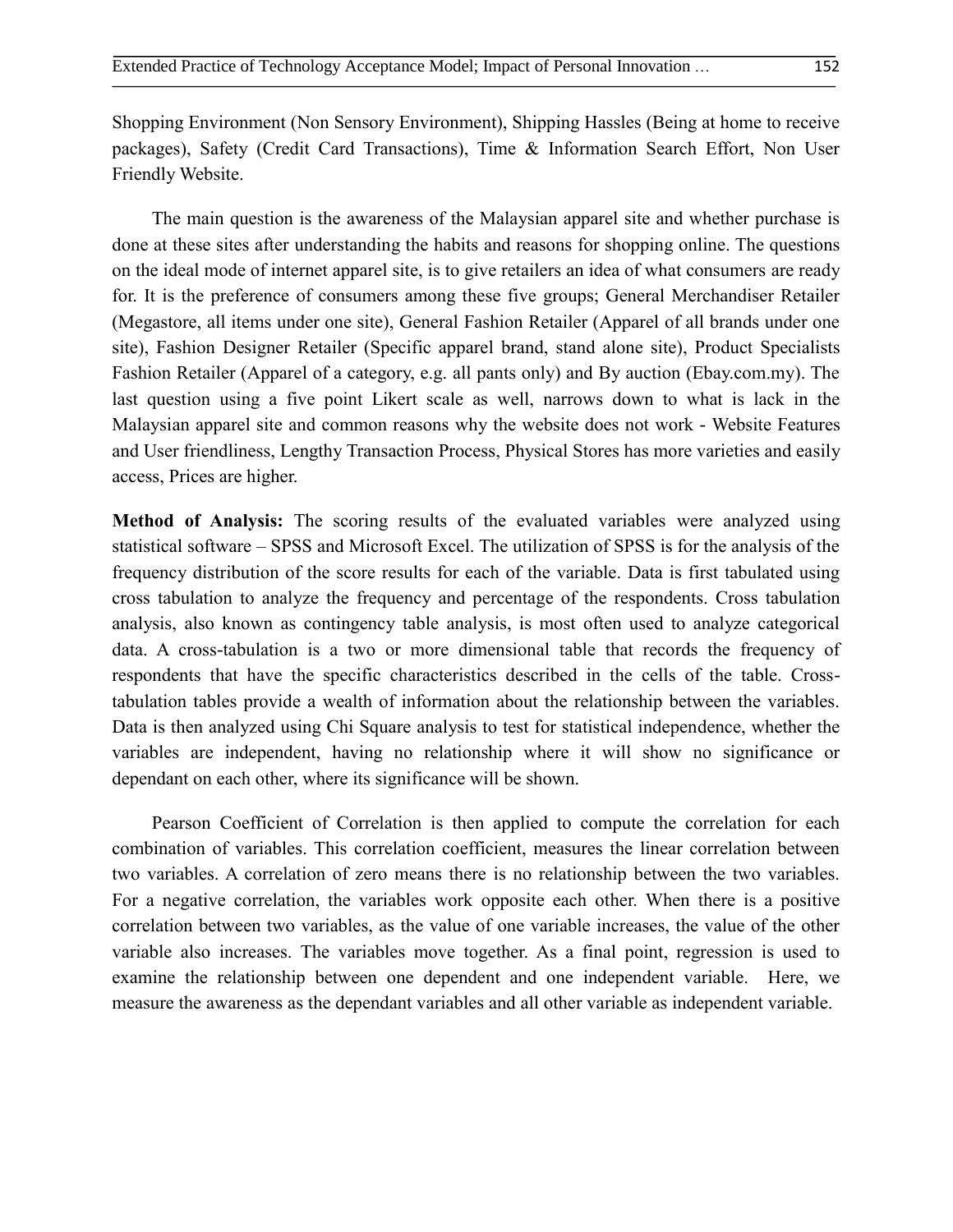# **Results**

|                                     | N   | <b>Minimum</b> | <b>Maximum</b>           | Mean             | <b>Std. Deviation</b> |
|-------------------------------------|-----|----------------|--------------------------|------------------|-----------------------|
| Age                                 | 100 |                | 3                        | 2.18             | 0.51991               |
| Gender                              | 100 | 1              | $\overline{2}$           | 1.4              | 0.49237               |
| <b>Education</b>                    | 100 | $\mathbf{1}$   | $\overline{\mathcal{A}}$ | 2.24             | 0.90028               |
| <b>Allowance</b>                    | 100 | $\mathbf{1}$   | $\overline{\mathcal{L}}$ | 1.82             | 0.74373               |
| OwnTransport                        | 100 | $\mathbf 1$    | $\overline{2}$           | 1.39             | 0.49021               |
| YourselfAsA                         | 100 | $\mathbf{1}$   | $\overline{5}$           | 3.48             | 1.36685               |
| Spending apparel                    | 100 | $\mathbf{1}$   | $\overline{4}$           | 2.84             | 0.88443               |
| Spending_apparelonline              | 100 | $\overline{2}$ | $\overline{\mathcal{L}}$ | 3.87             | 0.46395               |
| IU usetheinternet                   | 100 | $\mathbf{1}$   | 5                        | 2.24             | 1.28802               |
| <b>IU</b> shoponline                | 100 | $\mathbf{1}$   | 5                        | 3.89             | 1.24637               |
| IU shopforapparelanymeans           | 100 | $\mathbf{1}$   | $\overline{5}$           | 2.36             | 1.05906               |
| <b>IU</b> shopforapparelonline      | 100 | $\overline{2}$ | 5                        | 4.53             | 0.68836               |
| <b>IKNI</b> knowledge               | 100 | 1              | 3                        | 1.47             | 0.64283               |
| <b>IKNI</b> knowledgelatestshops    | 100 | $\mathbf{1}$   | 3                        | 1.87             | 0.76085               |
| SO fun                              | 100 | $\mathbf{1}$   | $\overline{\mathbf{4}}$  | 2.1              | 0.98985               |
| SO onlineexperience                 | 100 | $\mathbf{1}$   | $\overline{4}$           | 2.44             | 0.94623               |
| SO safety                           | 100 |                | 5                        | 2.77             | 1.0811                |
| SO price                            | 100 |                | $\overline{\mathcal{L}}$ | 2.39             | 1.09078               |
| SO_speed                            | 100 |                | $\overline{4}$           | 2.47             | 1.09595               |
| SO unavailability                   | 100 |                | $\overline{4}$           | 1.85             | 1.01876               |
| SOA sizing                          | 100 |                | $\overline{\mathbf{4}}$  | 1.77             | 0.98324               |
| SOA colors                          | 100 | $\mathbf{1}$   | $\overline{4}$           | 1.84             | 0.91806               |
| SOA fashionavailability             | 100 | $\mathbf{1}$   | $\overline{\mathcal{A}}$ | 1.78             | 0.92747               |
| <b>SOA</b> currentoffers            | 100 | $\mathbf{1}$   | $\overline{\mathcal{L}}$ | 1.95             | 1.06719               |
| SOA pricing                         | 100 | $\mathbf{1}$   | $\overline{\mathcal{A}}$ | 1.99             | 1.06832               |
| SOA_nonsensoryenvironment           | 100 | $\mathbf{1}$   | 5                        | 2.3              | 1.04929               |
| <b>SOA_shippinghassles</b>          | 100 | $\mathbf{1}$   | $\overline{5}$           | 2.74             | 1.00121               |
| <b>SOA</b> safety                   | 100 | $\mathbf{1}$   | $\overline{\mathbf{4}}$  | 2.06             | 0.96211               |
| <b>SOA</b> timeinfosearch           | 100 | $\mathbf{1}$   | 5                        | 2.43             | 1.15693               |
| <b>SOA</b> nonuserfrenly            | 100 | $\mathbf{1}$   | 5                        | 2.07             | 1.05653               |
| <b>AMAO</b> aware                   | 100 | $\mathbf{1}$   | $\overline{2}$           | 1.72             | 0.45126               |
| <b>AMAO_puchaseditem</b>            | 100 | $\mathbf{1}$   | $\overline{2}$           | 1.92             | 0.27266               |
| <b>MIAS</b> genmerchandiser         | 100 | $\mathbf{1}$   | $\overline{5}$           | 2.94             | 1.22119               |
| <b>MIAS</b> genfashionretailer      | 100 | 1              | 5                        | 2.98             | 0.92091               |
| <b>MIAS</b> fashiondesignerretailer | 100 | $\overline{2}$ | $\overline{5}$           | $\overline{3.1}$ | 0.79772               |
| MIAS productspecialistsretailer     | 100 | $\overline{c}$ | $\overline{5}$           | 3.64             | 0.65935               |
| <b>MIAS</b> byauction               | 100 | $\mathbf{1}$   | $\overline{5}$           | 4.08             | 0.91762               |
| <b>LMAO</b> nonuserfrenly           | 100 |                | $\overline{\mathbf{4}}$  | 2.01             | 0.77192               |
| <b>LMAO</b> lengthy                 | 100 | 1              | $\overline{\mathcal{L}}$ | 2.1              | 0.78496               |
| <b>LMAO</b> physicalmorevariety     | 100 | $\mathbf{1}$   | $\overline{\mathcal{L}}$ | 2.15             | 0.82112               |
| <b>LMAO</b> currentoffersdiffers    | 100 | $\mathbf{1}$   | $\overline{\mathbf{4}}$  | 1.97             | 0.94767               |
| <b>LMAO</b> pricing                 | 100 | $\mathbf 1$    | $\overline{\mathbf{4}}$  | 1.94             | 0.9081                |
| <b>LMAO</b> longshippingtime        | 100 | $\mathbf{1}$   | $\overline{4}$           | 1.85             | 0.89188               |
| <b>LMAO</b> safety                  | 100 | $\mathbf{1}$   | $\overline{4}$           | 1.75             | 0.94682               |

Table 2. Descriptive Results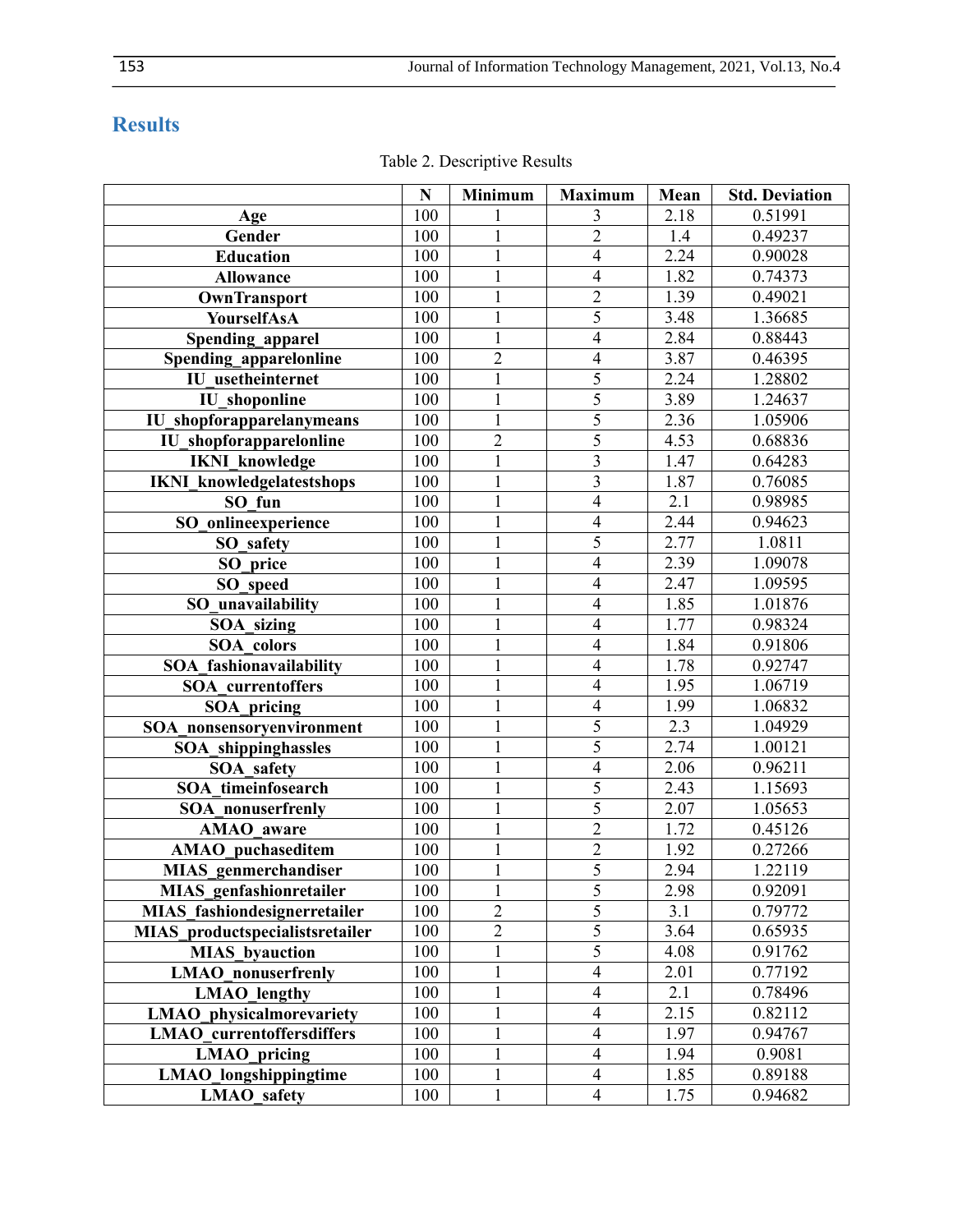| Model | <b>Variables Entered</b>                                                             |
|-------|--------------------------------------------------------------------------------------|
|       | IU shopforapparelonline, IU usetheinternet, IU shopforapparelanymeans,               |
|       | IU shoponline $(a)$                                                                  |
|       | IKNI knowledgelatestshops, IKNI knowledge(a)                                         |
|       | SO speed, SO online experience, SO safety, SO unavailability, SO fun, SO price(a)    |
|       | MIAS fashiondesignerretailer, MIAS productspecialistsretailer, MIAS genmerchandiser, |
|       | MIAS byauction, MIAS genfashionretailer(a)                                           |
|       | LMAO nonuserfrenly, LMAO physicalmorevariety, LMAO safety, LMAO pricing,             |
|       | LMAO currentoffersdiffers, LMAO longshippingtime, LMAO lengthy(a)                    |

| Table 3. Regression Results |  |  |
|-----------------------------|--|--|
|-----------------------------|--|--|

Table 4. Regression Results (continued)

| <b>Model Summary</b>                                                                                             |      |                |                 |                                 |                          |                 |     |     |                  |
|------------------------------------------------------------------------------------------------------------------|------|----------------|-----------------|---------------------------------|--------------------------|-----------------|-----|-----|------------------|
|                                                                                                                  |      |                | <b>Adjusted</b> | Std.                            | <b>Change Statistics</b> |                 |     |     |                  |
| Model                                                                                                            | R    | $\mathbf{R}^2$ | $\mathbf{R}^2$  | Error of the<br><b>Estimate</b> | $\mathbf{R}^2$           | <b>F</b> Change | df1 | df2 | Sig. F<br>Change |
|                                                                                                                  | 0.79 | 0.624          | 0.503           | 0.3181                          | 0.086                    | 2.437           |     | 75  | 0.026            |
| e. Predictors: (Constant), IU shopforapparelonline, IU usetheinternet, IU shopforapparelanymeans, IU shoponline, |      |                |                 |                                 |                          |                 |     |     |                  |
| IKNI knowledgelatestshops, IKNI knowledge, SO_speed, SO_onlineexperience,                                        |      |                |                 |                                 |                          |                 |     |     |                  |
| SO_safety, SO_unavailability, SO_fun, SO_price, MIAS_fashiondesignerretailer, MIAS_productspecialistsretailer,   |      |                |                 |                                 |                          |                 |     |     |                  |
| MIAS genmerchandiser, MIAS byauction, MIAS genfashionretailer,                                                   |      |                |                 |                                 |                          |                 |     |     |                  |
| LMAO nonuserfrenly, LMAO physicalmorevariety, LMAO safety, LMAO pricing, LMAO currentoffersdiffers,              |      |                |                 |                                 |                          |                 |     |     |                  |
| LMAO longshippingtime, LMAO lengthy                                                                              |      |                |                 |                                 |                          |                 |     |     |                  |

| <b>ANOVA</b>                                                                                         |                   |                       |    |               |       |      |  |
|------------------------------------------------------------------------------------------------------|-------------------|-----------------------|----|---------------|-------|------|--|
| Model                                                                                                |                   |                       | df | Mean          | F     | Sig. |  |
|                                                                                                      |                   | <b>Sum of Squares</b> |    | <b>Square</b> |       |      |  |
|                                                                                                      | <b>Regression</b> | 12.573                | 24 | 0.524         | 5.179 |      |  |
|                                                                                                      | <b>Residual</b>   | 7.587                 | 75 | 0.101         |       |      |  |
|                                                                                                      | <b>Total</b>      | 20.16                 | 99 |               |       |      |  |
| e. Predictors: (Constant), IU shopforapparelonline, IU usetheinternet, IU shopforapparelanymeans,    |                   |                       |    |               |       |      |  |
| IU shoponline, IKNI knowledgelatestshops, IKNI knowledge, SO speed, SO online experience, SO safety, |                   |                       |    |               |       |      |  |
| SO unavailability, SO fun, SO price, MIAS fashiondesignerretailer, MIAS productspecialistsretailer,  |                   |                       |    |               |       |      |  |
| MIAS genmerchandiser, MIAS byauction, MIAS genfashionretailer, LMAO nonuserfrenly,                   |                   |                       |    |               |       |      |  |
| LMAO physicalmorevariety, LMAO safety, LMAO pricing, LMAO currentoffersdiffers,                      |                   |                       |    |               |       |      |  |
| LMAO longshippingtime, LMAO lengthy                                                                  |                   |                       |    |               |       |      |  |

# **Conclusion**

From the study, it shows that awareness towards online apparel industry in Malaysia is still low, where only 29% out of 28% of all survey participants reported to have shopped online The most important factors that affected their decision to shop online was safety, user friendliness of the website and also speed which refers to the prolong shipping time. The conclusion of this study provides a starting point for the retailers who are interested in venturing into online sales. These retailers must be prepared for either their physical stores to co-exist with an online store, along with other retailers of similar product category, or to start an online store to cover the top three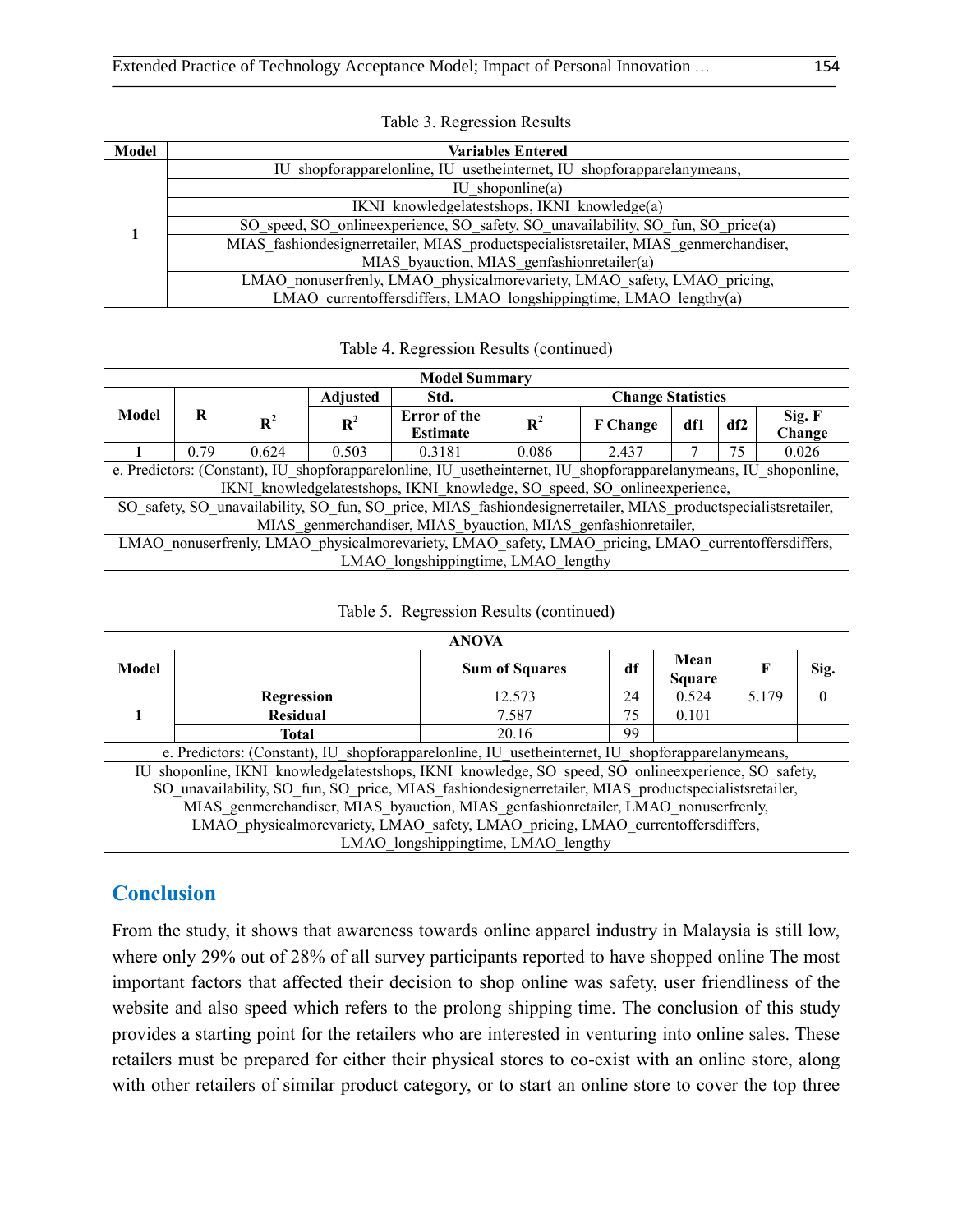priorities shoppers look for. These priorities are user friendliness, payment and transaction security and lastly, shipping time.

The next step is to channel the existence of these stores to their loyal customers and other shoppers. When designing communication, safety and speed are elements to be communicated apart from the brand and uniqueness of the apparel because these are what shoppers look out for. The advertisements can be strategically-placed in websites that are frequently visited by your target market. If the brand of apparel is a sportswear, advertisements during games or sports updates site would be most relevant to be seen by the target market. These products can also be added to affiliate the provider. Direct mail and e-mail advertising can also be used by utilizing databases in existing stores or buying databases from companies. Communication of the presence of Malaysian apparel sites to the target market can be done through the utilization of the five elements identified in this survey. Firstly, users need to feel fun shopping online. Having more competitive prices than physical stores, availability of products in the online version of the store is guaranteed, that is, there should either be more variety if the online store carries the same items as the physical store. Finally, the website should be user friendly and secure for credit card transactions.

Retailers can hire professionals to develop a user friendly website bringing the product and enhancing available features. The apparel industry has always been an intensive, competitive business. Advanced features like 3D, having a 360 degree model of a piece of apparel, or allowing them to mix and match different pieces of apparel can be value added services which attracts people to the site. It will be even better if programmers can develop a mechanism that applies the shopper's measurement to a personal virtual model so that shoppers can then see how an outfit might look on them and further mail it to their family and friends. Customer service plays an important role these days. To make shoppers appreciate the apparel site more, retailers can have sales assistant who can clarify questions from shoppers. Personal shopper which is present at exclusive stores now can be virtually available. Shoppers mostly need more opinions on apparel. Therefore, the existence of these virtual personal shoppers can recommend various outfits based on data input by the shopper.

Availability of product is one of the most attractive reasons to visit trend setters. This segment desires to be seen in the trendiest outfit. Although the product is still not at physical stores yet, it is best to be updated on the site to show that it is coming soon. Hence, a website should be updated regularly to provide regular news to loyal shoppers of the site. Achieving the bookmark which is considered the favorite site for a shopper will provide regular visits. Reasons for using favorite sites include the ease of using of a website, quick downloading, frequent updates, having a lot of coupons and incentives, usage of cutting edge technology, games and chat. Retailers need to ensure safety of credit card transactions. Educating shoppers about transfer of electronic payment using Secure Electronic Transaction (SET) system that allows for encryption of all transaction data will build up trust among shoppers to make purchase. A site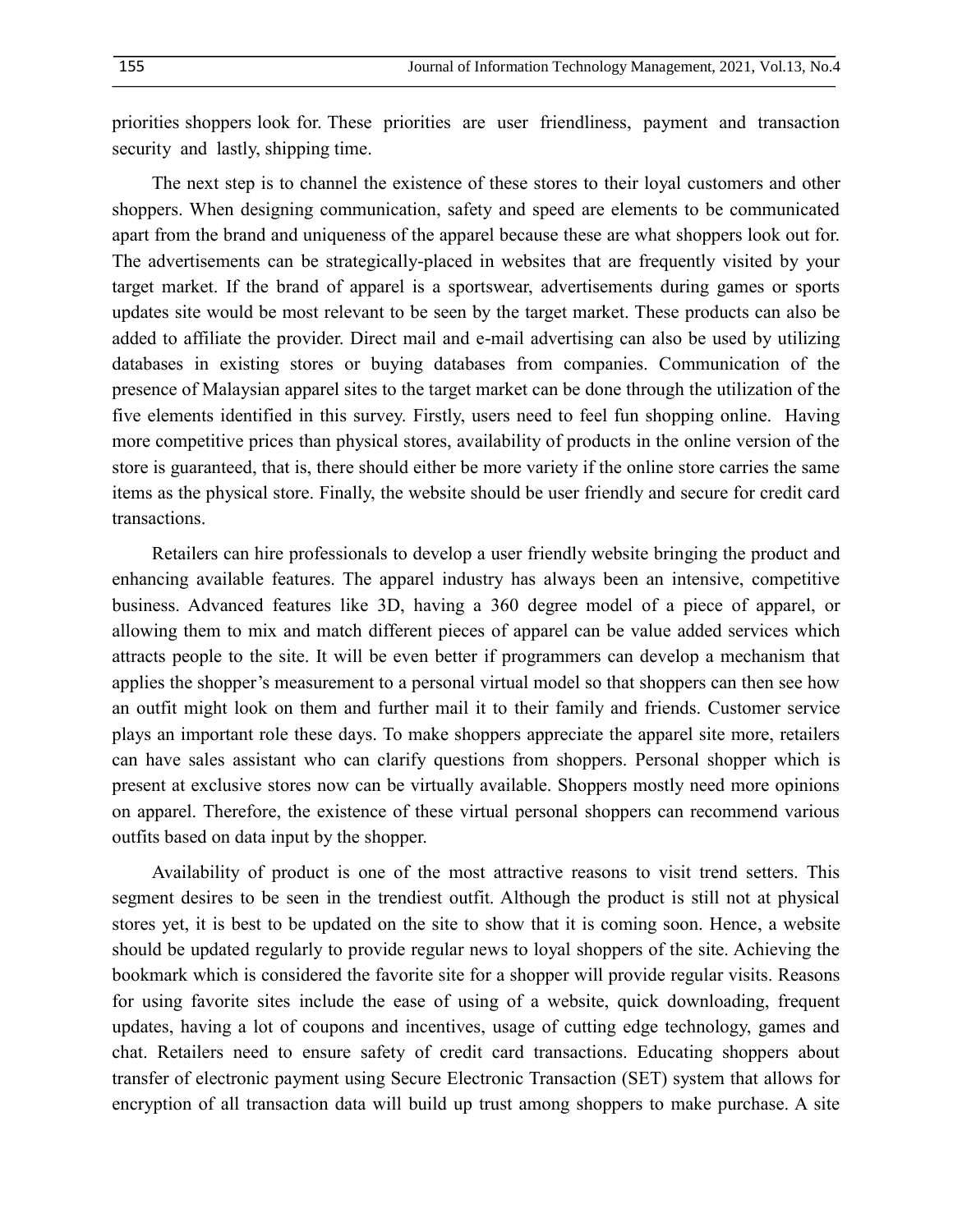which offers more electronic payment options will be most convenient for shoppers. There are many electronic payment options offered other than credit card, for example, the debit card, smart card, online wallets and also wireless purchase.

Auction is a way of communication of these Malaysian apparel sites currently. Most shoppers chose auction as the ideal mode of purchasing through a Malaysian apparel site. Retailers can consider this point and find ways to inculcate its online presence to attract shoppers. Retailers may consider advertising on auction sites or collaborating with existing auction sites. Survey participants such as students who drive to university or college are also focused in this study as they have a strong influence on the studied subject. Vehicle owners may be seen as the wealthier students as compared to the rest. They occupy a demographic with much influence on the usage of internet to shop, shopping for apparel, awareness and purchasing through Malaysian websites. They tend to have a higher level of internet know-how, which typically translates to knowledge regarding the latest online shopping options too.

Advertising in this segment can be done through a lot of ways. Auction is definitely one way to capture their attention. Another way includes using car stickers, where they can display it in their cars for being the first to know about the apparel sites. Level of education also plays a part in areas such as knowledge about latest shops, usage of internet to shop, shopping for apparel online and most importantly purchasing from the Malaysian apparel sites. Campaigns in universities and colleges can be held to create awareness of Malaysian apparel sites. Taking part to sponsor a university sports day event to promote sportswear or even more relevant, the online game tournament where featured games are football or baseball, associated with sportswear will definitely instill the brand of apparel in participant's mind. Such awareness campaigns should include live trials to these sites to build up confidence in purchasing through the online sites. Trials especially important in displaying a website's user friendliness and a speedy credit card transaction. Trials in apparel online can be replaced by regular usage then to users who shop often and are committed to the brand. This is because the perceived notion of fun and hassle free online purchasing is able to continuously make them stay thus creating loyalty towards the sites.

Another aspect of this survey refers to the introduction and raising awareness of the state we are in currently. It is crucial that the strategies we come up with can be targeted to the general public, as a whole. Seeing that the usage of the internet is not that high, by moving at a faster pace, we can seek ways to team up both internet and apparel online to create public awareness of apparel sites. This study has its set of limitations. First, in geographical provisions, it only covers the Klang Valley region. Second, target respondents are students with the age range of between 18 to 25 years old. Third, the results of online survey are accumulated for, thus, the study could not distinguish a meticulous analysis on the subjects. Therefore, the study only analyzes a focused group of respondents. The reason for selecting these respondents is because the Internet boom congregated with this age group. Thus, the respondents were exposed to the global interconnectivity early in their adolescent making them more tech savvy. Further, this study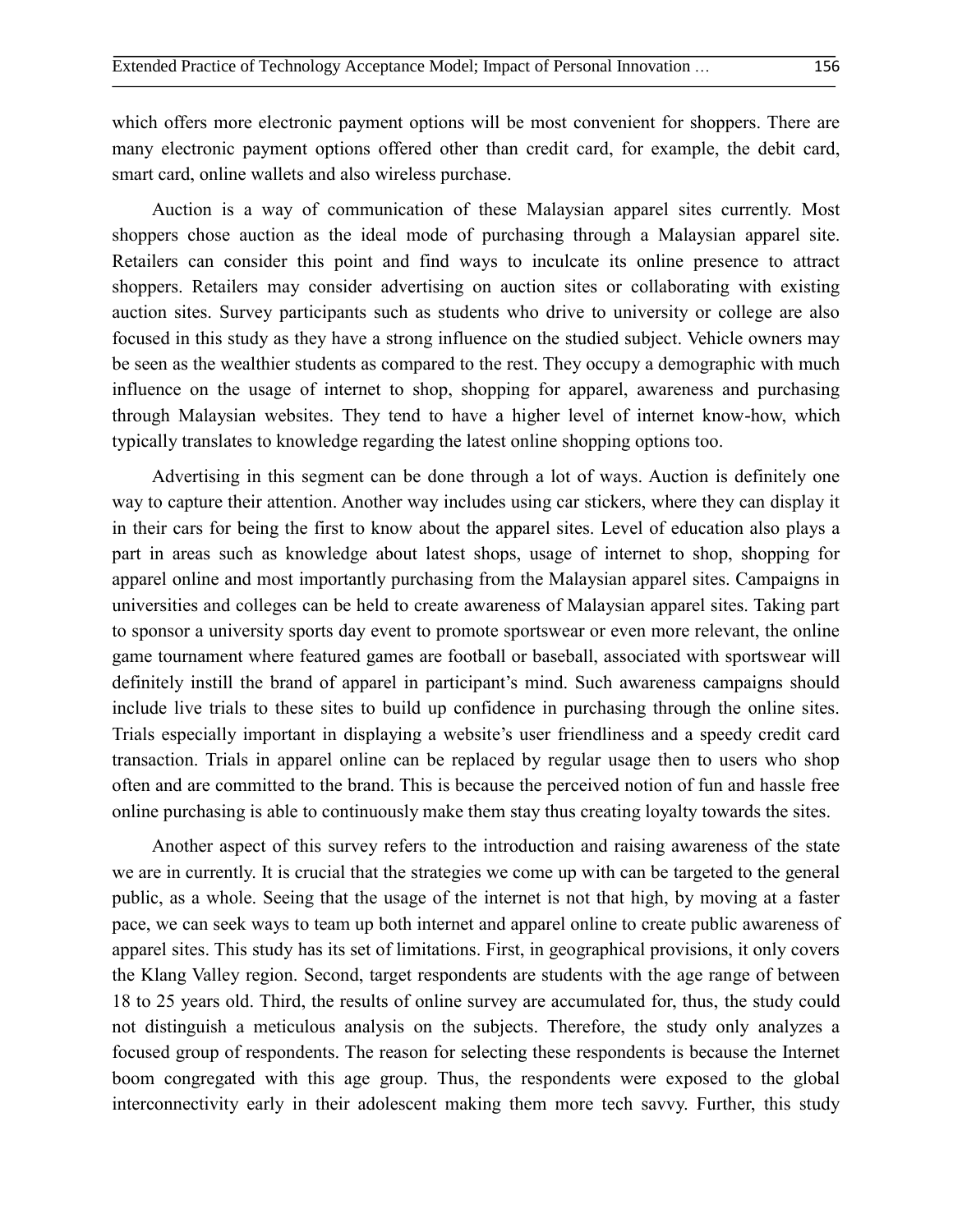perceive these respondents as the new working force of the future, making them the trend setters and influencers for the next 3 to 10 years for young working adults.

Extending this survey to a larger sample size covering the whole of Malaysia, which includes the urban and rural markets not only in Peninsula Malaysia, West Malaysia gets a fair share of the results as well. Age group covered can be extended until 50 and above to get feedback from those retired who maybe looking for a new hobby to purchase online. Respondents can be asked about three most familiar Malaysian apparel sites that they could recall. This way, the most popular site could be used as an example for other upcoming sites. On the other hand, retailers to play a significant role in servicing this industry. Understanding the risks and issues that retailers have to address and assume would further give us a holistic comprehension on how we could spur on Malaysian awareness of its local apparel sites.

# **Conflict of interest**

The authors declare no potential conflict of interest regarding the publication of this work. In addition, the ethical issues including plagiarism, informed consent, misconduct, data fabrication and, or falsification, double publication and, or submission, and redundancy have been completely witnessed by the authors.

### **Funding**

The author(s) received no financial support for the research, authorship, and/or publication of this article.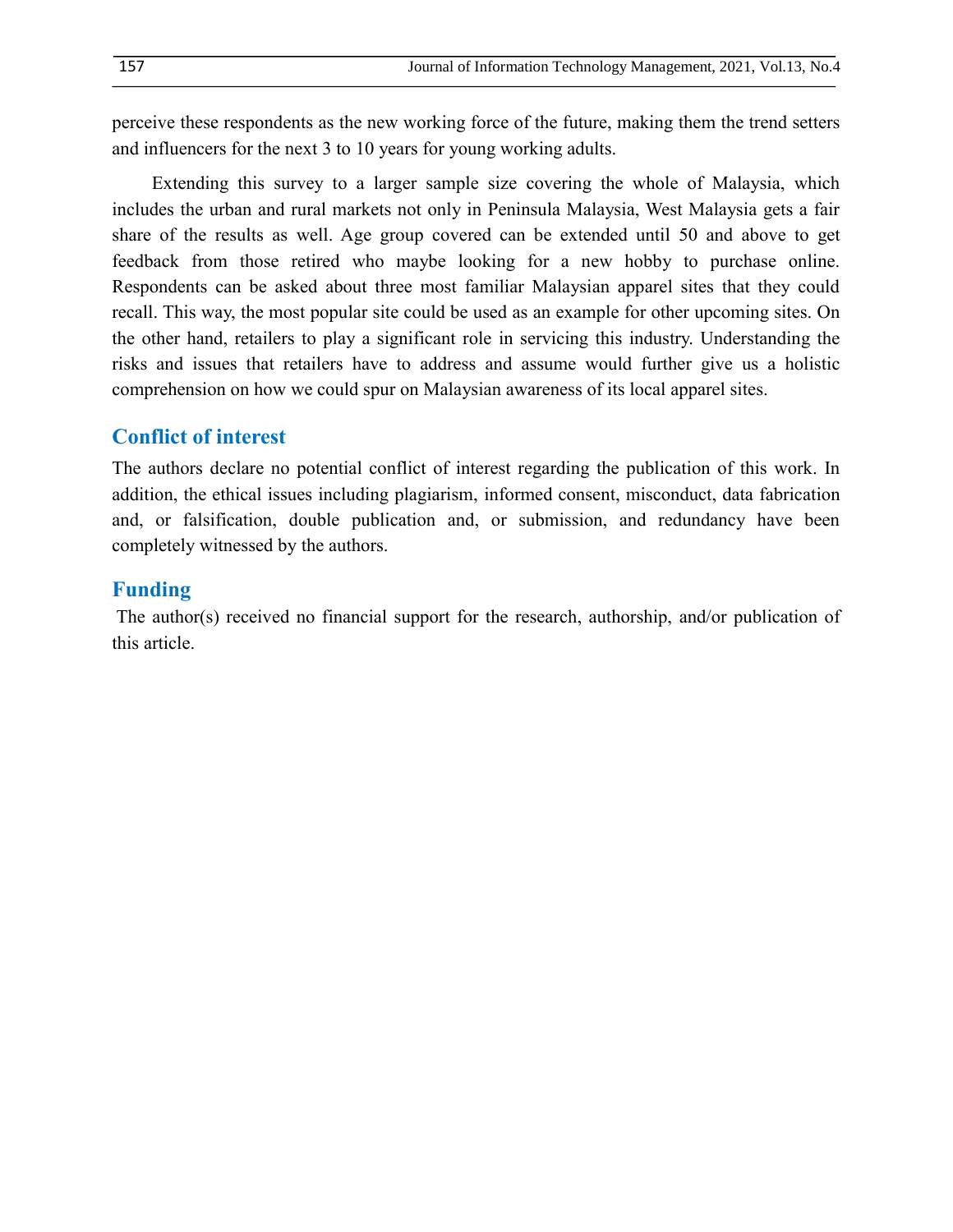#### **References**

- Ah Keng Kau, Yingchan E. Tang, Sanjoy Ghose (2003), "Typology of online shoppers", Journal of Consumer Marketing, Vol. 20, pp. 139 - 156
- Aji, H. M., Berakon, I., & Md Husin, M. (2020). COVID-19 and e-wallet usage intention: A multigroup analysis between Indonesia and Malaysia. Cogent Business & Management, 7(1), 1804181.
- Alan D. Smith, William T. Rupp (2003), "Strategic online customer decision making: leveraging the transformational power of the Internet", Online Information Review, Vol. 27, pp. 418 – 432
- AL-Hassani, H. Q. M. H., Khakimova, N., & Alfadaa, F. I. (2020). The factors affecting online purchase intention among university students in Malaysia: A quantitative study during COVID-19. Journal of Critical Reviews, 7(16), 3464-3477.
- Andrew J. Newman, Darshika Patel (2004), "The marketing directions of two fashion retailers", European Journal of Marketing, Vol. 38, pp. 770 - 789
- Ann Marie Fiore, Hyun-Jeong Jin (2003), "Influence of image interactivity on approach responses towards an online retailer", Internet Research, Vol. 13, pp. 38-48
- Bhatti, A., & Rehman, S. U. (2020). Perceived benefits and perceived risks effect on online shopping behavior with the mediating role of consumer purchase intention in Pakistan. International Journal of Management Studies, 26(1), 33-54.
- Cheong, J. W., Muthaly, S., Kuppusamy, M., & Han, C. (2020). The study of online reviews and its relationship to online purchase intention for electronic products among the millennials in Malaysia. Asia Pacific Journal of Marketing and Logistics.
- Diane Halstead, Richard C. Becherer (2003), "Internet auction sellers: does size really matter?", Internet Research, Vol. 13, pp. 183 - 194
- Efthymios Constantinides (2004), Influencing the online consumer's behavior: the
- Eun Young Kim, Youn-Kyung Kim (2004), "Predicting online purchase intentions for clothing products", European Journal of Marketing, Vol. 38, pp.
- Jihye Park, Leslie Stoel (2005), "Effect of brand familiarity, experience and information on online apparel purchase", International Journal of Retail & Distribution Management, Vol. 33, pp. 148 - 160
- K.F. Au, Danny C. K. Ho (2002), "Electronic commerce and supply chain management: value-adding service for clothing manufacturers" Integrated Manufacturing Systems, Vol. 13, pp. 247 - 255.
- Kenneth C. Gehrt, Ruoh-Nan Yan (2004), "Situational, consumer, and retailer factors affecting Internet, catalog, and store shopping", International Journal of Retail & Distribution Management, Vol. 32, pp.  $5 - 18$
- Marsha A. Dickson, Sharron J. Lennon, Catherine P. Montalto, Dong Shen, Li Zhang (2004), "Chinese consumer market segments for foreign apparel products", Journal of Consumer Marketing, Vol. 21, pp. 301 – 317
- Minjeong Kim, Leslie Stoel (2005), "Salesperson roles: are online retailers meeting customer expectations?, International Journal of Retail & Distribution Management, Vol. 33, pp. 284 – 297
- Naseri, R. N. N. (2021). What is a Population in Online Shopping Research? A perspective from Malaysia. Turkish Journal of Computer and Mathematics Education (TURCOMAT), 12(4), 654- 658.
- Noor, N. M., Noranee, S., Zakaria, M. F., Unin, N., & Suaee, M. A. H. M. (2020, February). Online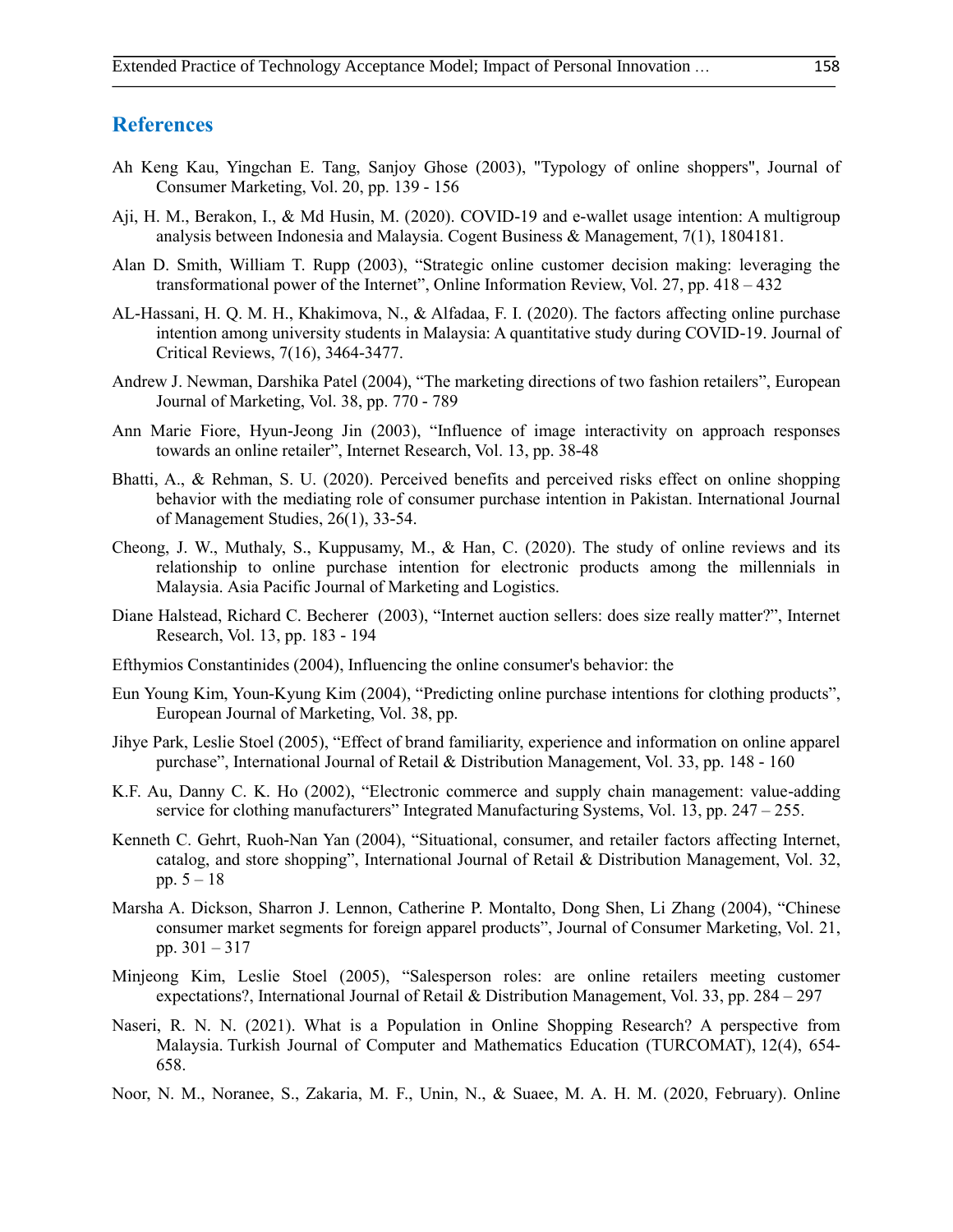Shopping: The Influence of Attitude, Subjective Norm and Perceived Behavioral Control on Purchase Intention. In Proceedings of the 2020 The 6th International Conference on E-Business and Applications (pp. 33-36).

- Philip S. Nitse, Kevin R. Parker, Dennis Krumwiede, Thomas Ottaway (2004), "The impact of color in the e-commerce marketing of fashions: an exploratory study", European Journal of Marketing, Vol. 38,pp. 898 - 915
- Pierre Beaudoin, Mary Ann Moore, Ronald E. Goldsmith (1998), "Young fashion leaders' and followers' attitudes toward American and imported apparel", Journal of Product & Brand Management, Vol. 7, pp. 193 - 207
- Rahman, M. A., Abir, T., Yazdani, D. M. N., Hamid, A. B. A., & Al Mamun, A. (2020). Brand Image, eWOM, Trust and Online Purchase Intention of Digital Products among Malaysian Consumers. Journal of Xi'an University of Architecture & Technology, 12, 4935-4946.
- Ronald E. Goldsmith, Leisa R. Flynn (2004), "Psychological and behavioral drivers of online clothing purchase", Journal of Fashion Marketing and Management, Vol. 8, pp. 84 – 95
- Ruth Marciniak, Margaret Bruce (2004), "Identification of UK fashion retailer use of Web sites", International Journal of Retail & Distribution Management, Vol.
- Shahzad, I. A., Bhatti, K. K., & Khalid, G. K. (2007). Impact of Technological Change on Human Resource Development Practices in Pakistan: An Analytical Study. International Review of Business Research Papers, 3(2), 400-419.
- Shahzad, I. A., Farrukh, M., Ahmed, N. O., Lin, L., & Kanwal, N. (2018). The role of transformational leadership style, organizational structure and job characteristics in developing psychological empowerment among banking professionals. Journal of Chinese Human Resource Management, 9(2), 107–122.
- Shahzad, I. A., Farrukh, M., Yasmin, N., (2020). Career Growth Opportunities as Non Financial Compensation - A New Induction: Reciprocation of Performance by Combining Social Exchange Theory & Organizational Support Theory. TEST Engineering & Management (83), 16905-16920.
- Shahzad, I. A., Raju, V., Farrukh, M., Kanwal, N., Ikram, M., (2018). Quality of work life: a significant dimension of non-financial compensation or managers' tool to generate reciprocity. International Journal of Human Resource Studies, 8(3), 218-240
- Shahzad, I., & Bhatti, K. (2008). Antecedents of compensation and relationship among compensation, motivation, and organizational profitability. The Business Review, Cambridge, 10(2), 236-247.
- Web experience, Internet Research, Vol. 14, pp. 111 126
- Yew, J. L. K., & Kamarulzaman, Y. (2020). Effects of Personal Factors, Perceived Benefits and Shopping Orientation on Online Shopping Behavior in Malaysia. International Journal of Economics, Management and Accounting, 28(2), 327-360.
- Young Ha, Leslie Stoel (2004), "Internet apparel shopping behaviors: the influence of general innovativeness", International Journal of Retail & Distribution Management, Vol. 32, pp. 377 - 385
- Youn-Kyung Kim (2002), "Consumer value: an application to mall and Internet shopping", International Journal of Retail & Distribution Management, Vol. 30, pp. 595 - 602
- Yu-Bin Chiu, Chieh-Peng Lin, Ling-Lang Tang (2005), "Gender differs: assessing a model of online purchase intentions in e-tail service", International Journal of Service Industry Management, Vol. 16, pp.  $416 - 435$
- Zain, E. N. M., Mohamad, S. R., Zainuddin, S. A., Hashim, N. A. A. N., Abdullah, T., Anuar, N. I. M., &